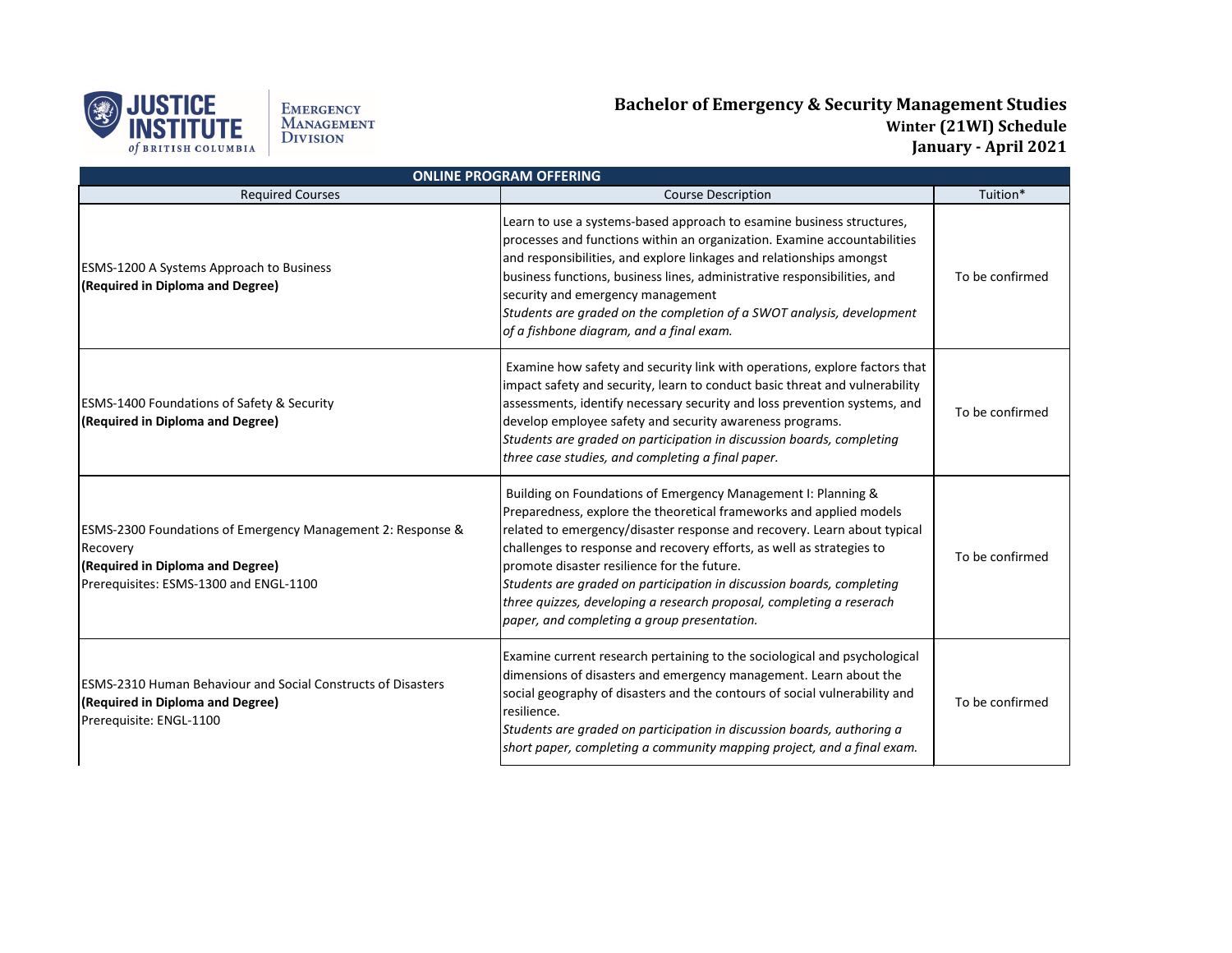| <b>ESMS-2500 Crisis Communications</b><br>(Required in Diploma and Degree)<br>Prerequisites: BUSN-1100 and ENGL-1100                              | Explore the role of the safety, security, and emergency management<br>professional in crisis communications. Learn how to create a crisis<br>communications plan that meets corporate needs and expectations.<br>Students are graded on participation in discussion boards, completing two<br>quizzes, authoring a paper on a case study, working with a group to<br>develop a presentation, and auhtoring a research paper.                                                                                                                                                                                                                                   | To be confirmed |
|---------------------------------------------------------------------------------------------------------------------------------------------------|----------------------------------------------------------------------------------------------------------------------------------------------------------------------------------------------------------------------------------------------------------------------------------------------------------------------------------------------------------------------------------------------------------------------------------------------------------------------------------------------------------------------------------------------------------------------------------------------------------------------------------------------------------------|-----------------|
| <b>ESMS-3360 Exercise Program Management</b><br>(Required Degree Only)                                                                            | Learn about the important role exercises play in emergency planning.<br>Develop a multi-year exercise program. Plan, design, develop, conduct,<br>evaluate, and improve discussion- and operations-based exercises.<br>Students are graded on completing a number of quizzes, developing<br>portions of an exercise program, developing components of a tabletop<br>exercise, developing components of a full-scale exercise, troubleshooting<br>common issues related to exercise delivery, and presenting a business case<br>related to the use of exercise technology.                                                                                      | To be confirmed |
| INTL-3410 Introduction to Intelligence Analysis<br>(Required Degree Only)<br>Prerequisites: RESM-2100 and ENGL-1110                               | Apply the key components of the intelligence cycle to the collection,<br>analysis and dissemination of intelligence in support of various corporate<br>goals and objectives. Acquire the skill to conduct elementary intelligence<br>charting techniques within the context of public safety and corporate<br>security and be able to delineate between information, intelligence, and<br>evidence.<br>Students are graded on participation in discussion boards, completing<br>quizzes, completing a number of practical activities related to intelligence<br>analysis, and completing a final paper focusing on a case study provided<br>by the instructor. | To be confirmed |
| <b>ESMS-3420 Safety &amp; Security Management for Major Events</b><br>(Required Degree Only)<br>Prerequisites: ENGL-1110, ESMS-1100 and ESMS-2400 | Examine event security and crowd management from a variety of<br>perspectives, with the objective of contributing effectively to the staging of<br>a successful major event. Study security and public safety requirements for<br>major events, conduct risk assessments, and explore venue and event<br>project management planning.<br>Students are graded on participation in the course, presenting on a<br>textbook chapter, performing a risk assessment, authoring an essay, and<br>developing a safety & security plan.                                                                                                                                | To be confirmed |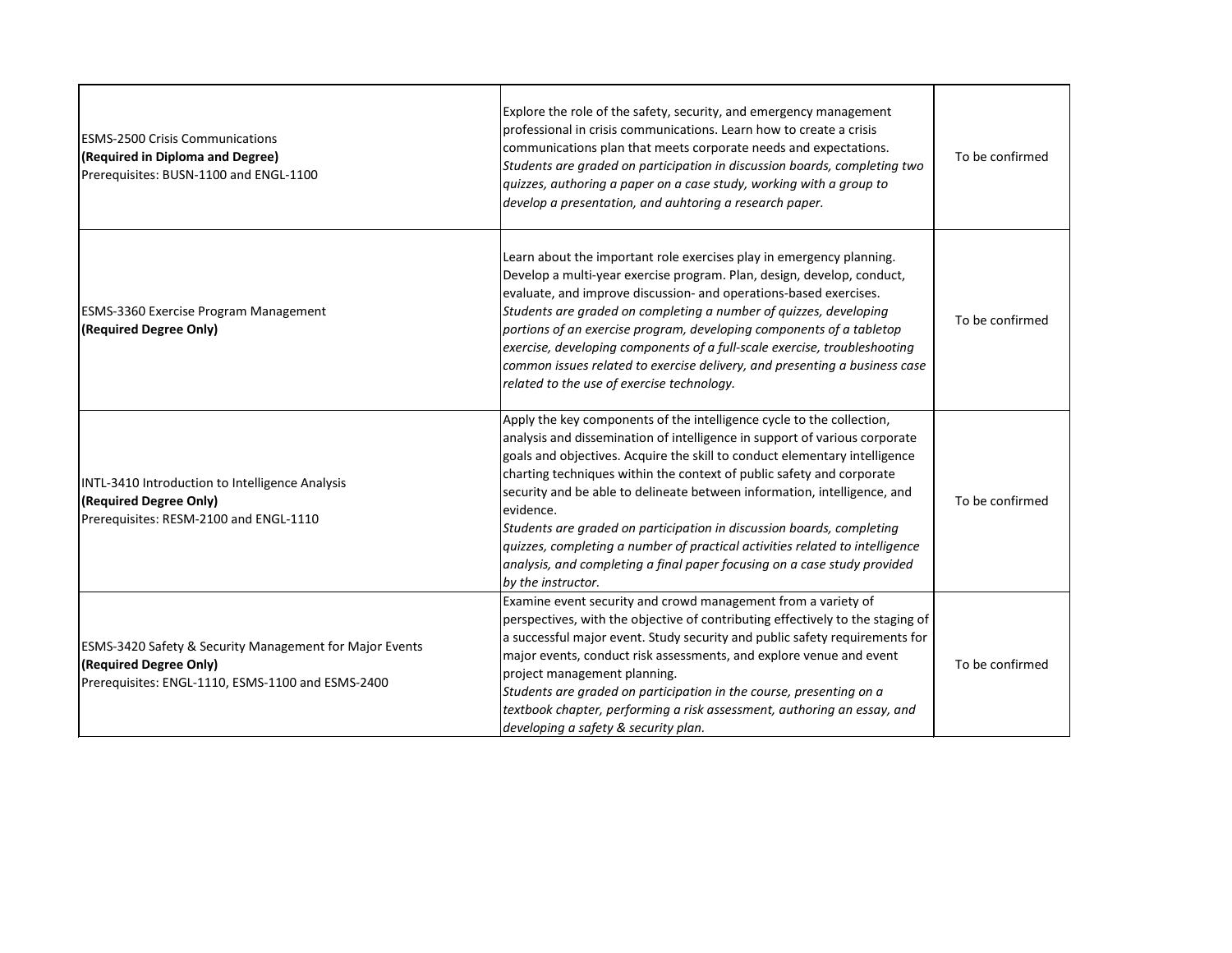| <b>ESMS-4220 Ethical Issues in Public Safety</b><br>(Required Degree Only)<br>Prerequisite: ETHS-1100                                        | Examine the moral and ethical issues that can arise in public safety and<br>security management and develop strategies to monitor ethical behaviour.<br>Explore within an ethical framework the inter-relationships of personal<br>values, individual responsibility, decision making, discretion, and<br>accountability.<br>Students are graded on participation in discussion boards, and completing<br>three inter-related short papers analyzing ethical theories and developing a<br>framework to interpret and address an ethical dilemma.                                                  | To be confirmed |
|----------------------------------------------------------------------------------------------------------------------------------------------|---------------------------------------------------------------------------------------------------------------------------------------------------------------------------------------------------------------------------------------------------------------------------------------------------------------------------------------------------------------------------------------------------------------------------------------------------------------------------------------------------------------------------------------------------------------------------------------------------|-----------------|
| <b>ESMS-4250 Policy Development &amp; Implementation</b><br>(Required Degree Only)<br>Prerequisites: ENGL-1110                               | Examine theories of policy development, and analyze existing<br>organizational policies to determine if the necessary public safety issues<br>have been considered and incorporated. Learn how to influence policy<br>development and change, and write new policy built around the ethical and<br>legal principles and management issues studied in earlier courses.<br>Students are graded on participation in discussion boards, completing a<br>number of quizzes, completing a research paper, and participating in a<br>group presentation.                                                 | To be confirmed |
| <b>ESMS-4300 Current Trends in Security &amp; Disaster Management</b><br>(Required Degree Only)<br>Prerequisites: RESM-2100 and ENGL-1110    | Explore current topics and research in security and disaster management,<br>including health emergency management, climate change, cyber security,<br>impacts of social media, and disaster management from a global<br>perspective.<br>Students are graded on participation in discussion boards, authoring<br>materials for a term paper including a problem statement, annotated<br>bibliography, and final term paper, and delivering a presentation.                                                                                                                                         | To be confirmed |
| <b>ESMS-4420 Planning for Terrorism, CBRNE &amp; Major Health Crises</b><br>(Required Degree Only)<br>Prerequisites: ESMS-1300 and ESMS-2400 | Examine case studies related to terrorism, CBRN (chemical, biological,<br>radioactive, nuclear), and major health crises (e.g. pandemic, SARS, Avian<br>flu, Hepatitis outbreak) planning, response, and recovery Research and<br>analyze responses and post mortems to these types of occurrences, and<br>develop proactive plans that consider their organization?s needs, roles, and<br>responsibilities in responding to them.<br>Students are graded on participation in discussion boards, working with a<br>team on a paper, authoring a short essay, and authoring a reflective<br>paper. | To be confirmed |
| <b>ESMS-4900 Capstone Project</b><br>(Required Degree Only)<br>Prerequisite: Program approval                                                | The capstone project involves students applying and synthesizing<br>emergency management and security theory, concepts, and principles<br>learned throughout their undergraduate studies.<br>Students are graded on developing a project proposal, performing a<br>literature review, developing a term paper, and preparing materials for<br>presenting their paper (poster, presentation, optional attendance at JIBC<br>research day).                                                                                                                                                         | To be confirmed |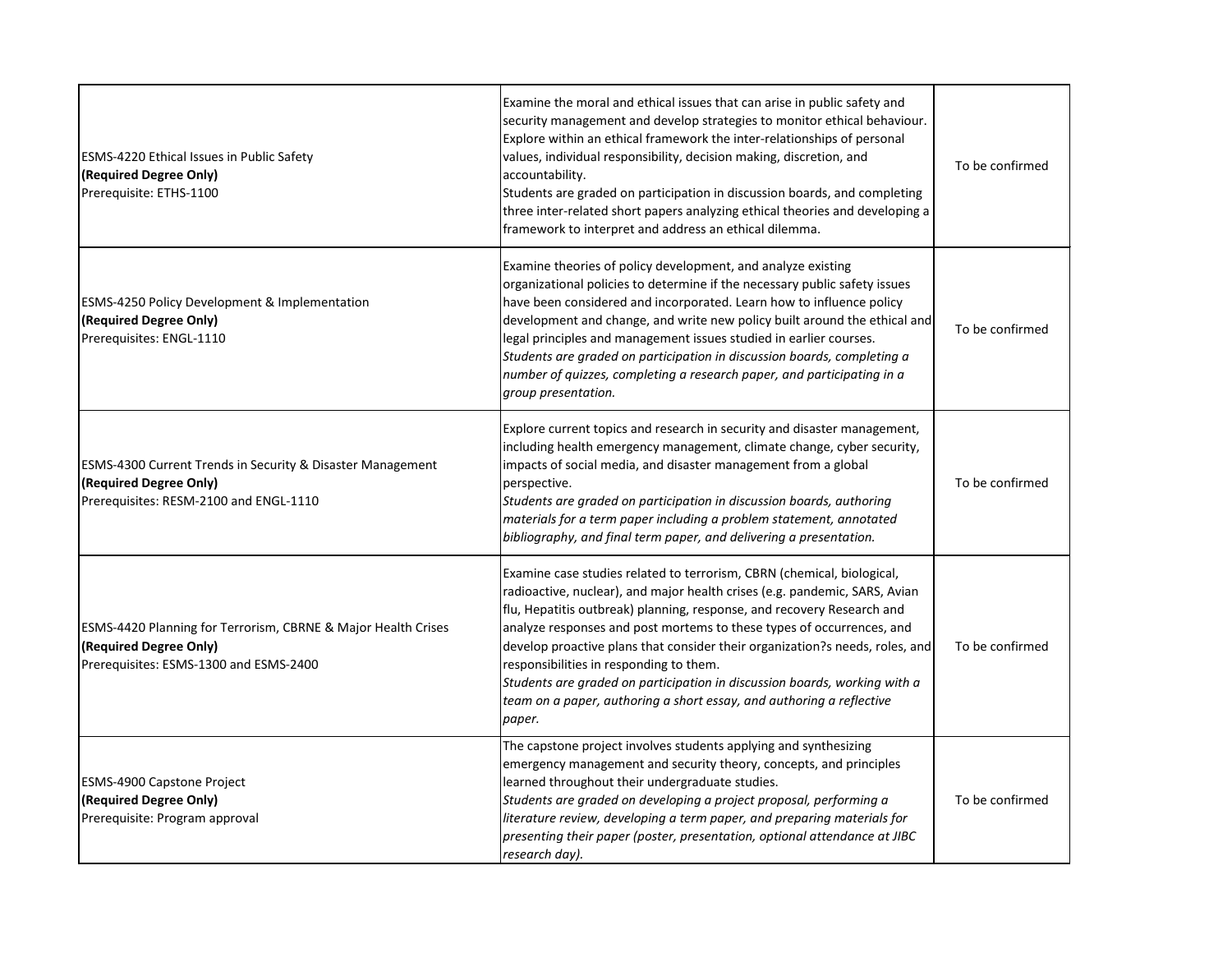| <b>Liberal Studies Courses</b>                                                         |                                                                                                                                                                                                                                                                                                                                                                                                                                           |                 |  |
|----------------------------------------------------------------------------------------|-------------------------------------------------------------------------------------------------------------------------------------------------------------------------------------------------------------------------------------------------------------------------------------------------------------------------------------------------------------------------------------------------------------------------------------------|-----------------|--|
| <b>BUSN-1100 Business Communications</b><br>(Required Diploma and Degree)              | In this introductory communications course learners will examine<br>organizational communications requirements and identify their personal<br>communications styles. They will use knowledge gained to plan and<br>facilitate meetings, prepare and make effective presentations, and plan,<br>organize and write business documents.                                                                                                     | To be confirmed |  |
| <b>ENGL-1110 Critical Reading &amp; Writing</b><br>(Required Diploma and Degree)       | This course is an introduction to active literary reading and writing skills,<br>focusing on at least three literary genres. Learners will be introduced to the<br>basic structural principles and rhetorical strategies of literary texts by<br>observing structural and rhetorical theory applied to specific poems,<br>fictions, and plays. This course is writing intensive.                                                          | To be confirmed |  |
| <b>STAT-1100 Introduction to Statistics</b><br>(Required Diploma and Degree)           | This course will provide learners the skills and knowledge required to read<br>statistics used for describing behaviour and statistics used for inferring<br>about behaviour. Students should also be comfortable using statistical<br>techniques for describing behaviour and basic techniques for inferring<br>about behaviour.                                                                                                         | To be confirmed |  |
| RESM-2100 Research Methods<br>(Required Diploma and Degree)                            | This course will provide learners with the knowledge and basic tools to<br>conceptualize core research questions and to design appropriate methods<br>for hypothesis testing, data collection and analysis. As a foundation course,<br>the content will focus primarily on qualitative methods, participant<br>observation, comparative studies, case study research, ethnography,<br>descriptive field studies, secondary data analysis. | To be confirmed |  |
| FIRE-2145 Financial Management<br>(Required Diploma and Degree)                        | In this course you will explore planning and control activities through the<br>perspective of an effective, innovative and fiscally responsible leader,<br>looking at strategy formulation, task control and management control.                                                                                                                                                                                                          | To be confirmed |  |
| <b>BUSN-3110 Project Management</b><br>(Required Degree)                               | Learners will define the elements of a project; assess how the elements<br>inter-relate for project success; and apply this to support a project from<br>inception through to conclusion and evaluation. Learners develop an<br>understanding of the whole process and characteristics of effective project<br>management, including project initiation, project planning, project<br>implementation and project termination.             | To be confirmed |  |
| BUSN-3115 Data & Research Management<br>(Liberal Studies Elective Option, Degree Only) | This course helps students develop the practice of accessing and utilizing<br>data sets to better inform decision making, prepare case arguments and<br>justifications surrounding the creation of policy. The course will focus on<br>theoretical application of statistical methods, objective research analysis<br>and critical research assessment.                                                                                   | To be confirmed |  |